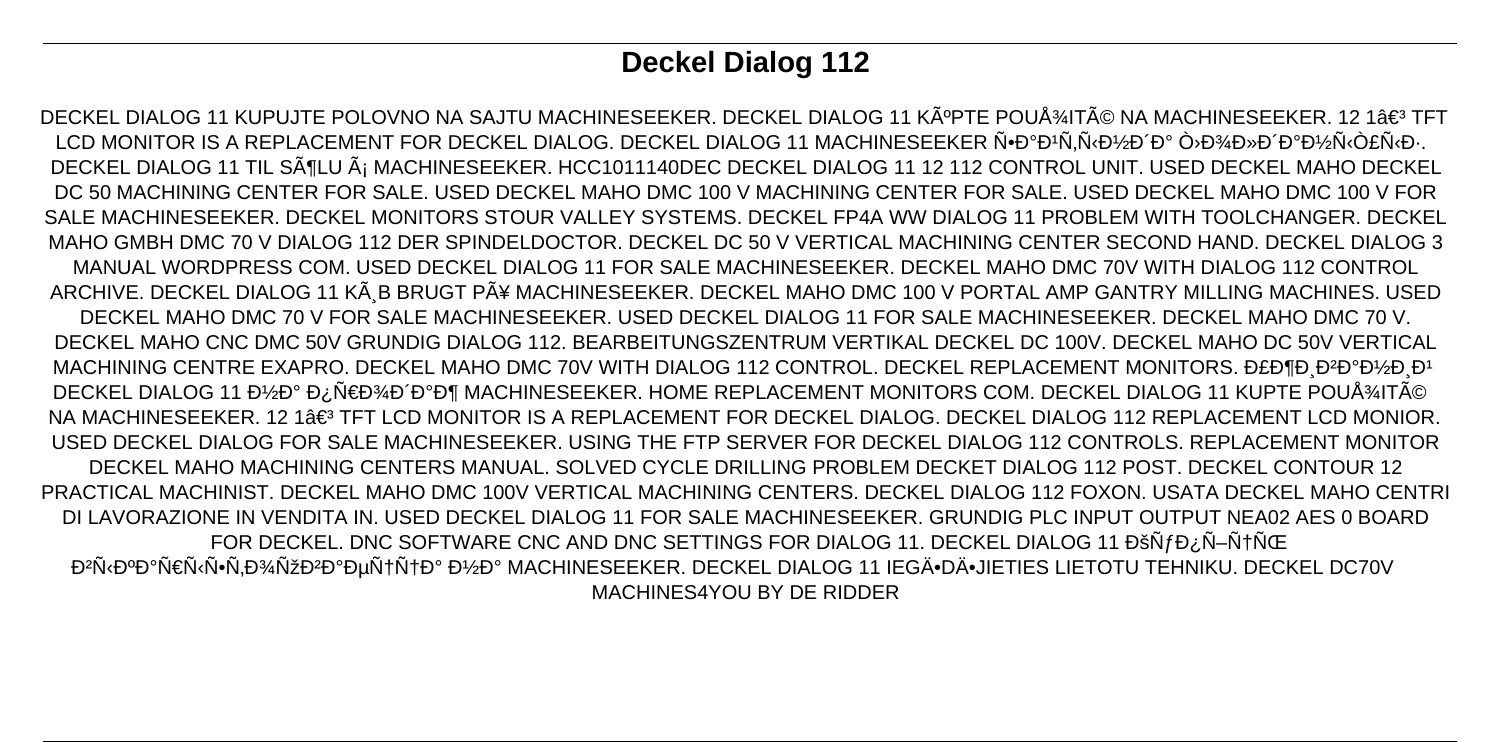#### **deckel dialog 11 kupujte polovno na sajtu machineseeker**

december 18th, 2019 - 27 734 polovne deckel dialog 11 18 12 2019 od sertifikovanih trgovaca sa vodeće platforme za polovne maÅjine'

## 'Deckel Dialog 11 KÃ<sup>o</sup>pte pouÅ<sup>3</sup>/<sub>4</sub>ité na Machineseeker

December 13th, 2019 - 27 815 použitých Deckel Dialog 11 12 12 2019 od certifikovaných predajcov z poprednej platformy pre použité stroje" 12 **1â€<sup>3</sup> TFT LCD Monitor Is A Replacement For Deckel Dialog** 

November 25th, 2019 - Product Description This 12 1â€<sup>3</sup> TFT LCD Monitor Is A Replacement For The Original 14â€<sup>3</sup> Colour CRT The Is Fitted To The Deckel Dialog 11 Please Note That A 12 1 $\hat{a} \in \hat{B}^3$  TFT LCD Gives The Same Viewing Area As A 14 $\hat{a} \in \hat{B}^3$  CRT

'Deckel Dialog 11 Machineseeker Ñ•Đ°Đ<sup>1</sup>Ñ,Ñ‹Đ½Đ´Đ° Ò›Đ¾Đ»Đ´Đ°Đ½Ñ‹Ò£Ñ‹Đ·

December 3rd, 2019 - DECKEL DIALOG 11 РеÑ€ĐµÑf ҕаÑ,ыңÑ‹Đ· with the worldwide market leader from 0 99 EUR per ad КөбÑ–Ñ€ĐµĐ° **бÑ–Đ»Ñ–Ò£Ñ–Đ• Đ¢ĐµĐ»ĐµÑ"Đ¾Đ¼ 44 0 20 806 810 84 Đ¼ĐµĐ¼ĐµÑ•Đµ деÑ€ĐµÑƒ Ñ•Đ°Ñ,ыңÑ‹Đ<sup>ֈ</sup>** 

## 'Deckel Dialog 11 til sĶlu Ä<sub>i</sub> Machineseeker

November 23rd, 2019 - 22 766 nota $\tilde{A}^{\circ}$ Deckel Dialog 11 23 11 2019 fr $\tilde{A}_i$  vi $\tilde{A}^{\circ}$ urkenndum s $\tilde{A}^{\prime\prime\prime}$ lla fr $\tilde{A}_i$  lei $\tilde{A}^{\circ}$ andi vettvangi fyrir nota $\tilde{A}^{\circ}$ ar v $\tilde{A}$ ©lar K $\tilde{A}^{\prime$  $\tilde{A}$ %a $\tilde{A}^\circ$  au $\tilde{A}^\circ$ veldara a $\tilde{A}^\circ$  bj $\tilde{A}^3$ A $\tilde{\theta}$ a upp  $\tilde{A}$ j $\tilde{A}^3$ aj $\tilde{A}^3$ nustu okkar Me $\tilde{A}^\circ$   $\tilde{A}^3$ y $\tilde{A}^\circ$ nota  $\tilde{A}^3$ yi $\tilde{A}^3$ nustu okkar vi $\tilde{A}^\circ$ urkennir  $\tilde{$  $sm\tilde{A}$ ik $\tilde{A}$ ¶kum'

## '**HCC1011140DEC Deckel Dialog 11 12 112 Control Unit**

November 21st, 2019 - The 12 1 inch TFT LCD industrial monitor replacement is a 12 1 TFT LCD 800 RGB  $\tilde{A}$ —600 instead of Deckel Dialog 11 12 112 Control Unit Grundig CNC36 HCC1011140DEC 14 Color industrial CRT Replacement with metal casing adjustable brakets''**Used Deckel Maho DECKEL DC 50 Machining Center For Sale**

November 20th, 2019 - Deckel Maho DECKEL DC 50 And DECKEL DC 50 V Machining Centers For Sale Find Horizontal And Vertical Machining Centers On Machinio''**USED DECKEL MAHO DMC 100 V MACHINING CENTER FOR SALE**

DECEMBER 24TH, 2019 - DECKEL MAHO DMC 100 V MACHINING CENTERS FOR SALE FIND HORIZONTAL AND VERTICAL MACHINING CENTERS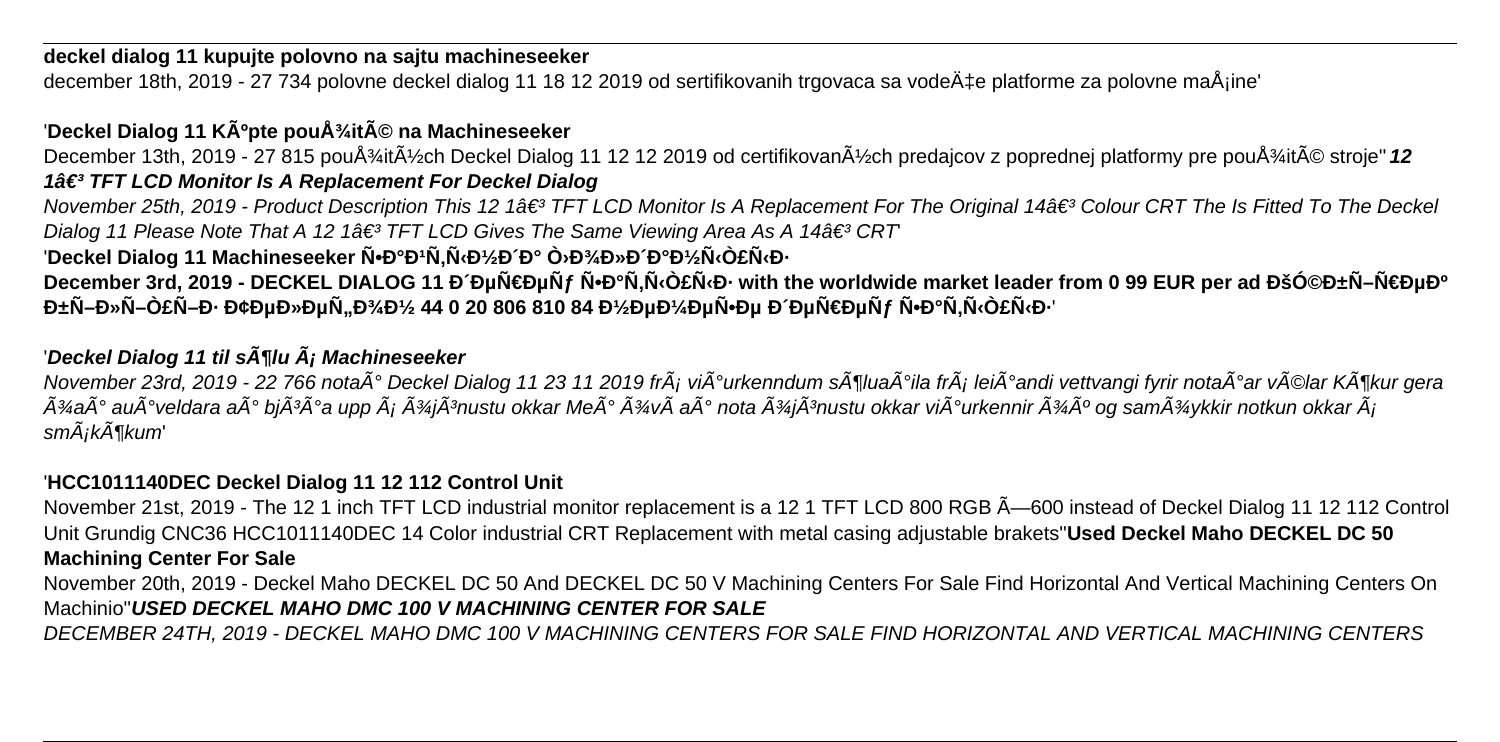#### ON MACHINIO'

#### '**Used Deckel Maho Dmc 100 V for sale Machineseeker**

December 27th, 2019 - x travel 1000 mm Lny9reel y travel 800 mm z travel 500 mm Control Dialog 112 tool taper SK40 tool change unit 32 fach spindle speed bis 15000 U min power capacity 15 kW table surface area 1200 x 800 mm table load 1200 kg weight of the machine ca 10 t dimensions of the machine ca m IKZ interior cooling 40 bar coolant unit with band filter''**deckel Monitors Stour Valley Systems**

November 15th, 2019 - Click On The Images Below For More Information On Our Deckel Monitor Range Call Us On 44 0 7711 289545 Or Email We Have Replacement CNC Displays For The Following DECKEL Monitors'

#### '**deckel fp4a ww dialog 11 problem with toolchanger**

february 23rd, 2016 - deckel maho dialog 11 12 112 manual pdf p 1 www ggssoo com dee d 05 08 2016 06 01 am 4 ninos view profile view forum posts plastic join date feb 2016 country croatia posts 6 post thanks like likes given 3 likes received 1 thanks for the advice but now i have another problem'

'**DECKEL MAHO GmbH DMC 70 V DIALOG 112 Der Spindeldoctor**

November 16th, 2019 - Beim Spindeldoctor Tauschspindeln Spindelservice Und Spindelreparatur Fļr Ihre Maschine DMC 70 V DIALOG 112 Von DECKEL MAHO GmbH Fragen Sie Jetzt An<sub>t</sub> DECKEL DC 50 V Vertical

#### **Machining Center Second Hand**

December 15th, 2019 - DECKEL DC 50 V Controller GRUNDIG DIALOG 112 Pdf Print Information Request 8 Image S Back Technical Data Table Length 700 Mm Table Width 400 Mm Longitudinal Travel X Axis 650 Mm Transversal Travel Y Axis'

#### '**deckel dialog 3 manual wordpress com**

december 7th, 2019 - input output unit for deckel dialog 112 overview of contents introduction course finder cnc training course descriptions cnc training organisation page 3 cnc training service courses 03 02 1 3 deckel dialog 4 handbuch pdf download deckel dialog 4 you can find applied numerical methods with matlab solution manual 3rd edition' '**Used Deckel Dialog 11 for sale Machineseeker**

November 27th, 2019 - used under power good condition immediately available from stock casting1x DECKEL FP4 A Universal CNC milling machine with Grundig DIALOG 11 control and electronic handwheeldelivery 1x DECKEL FP4 A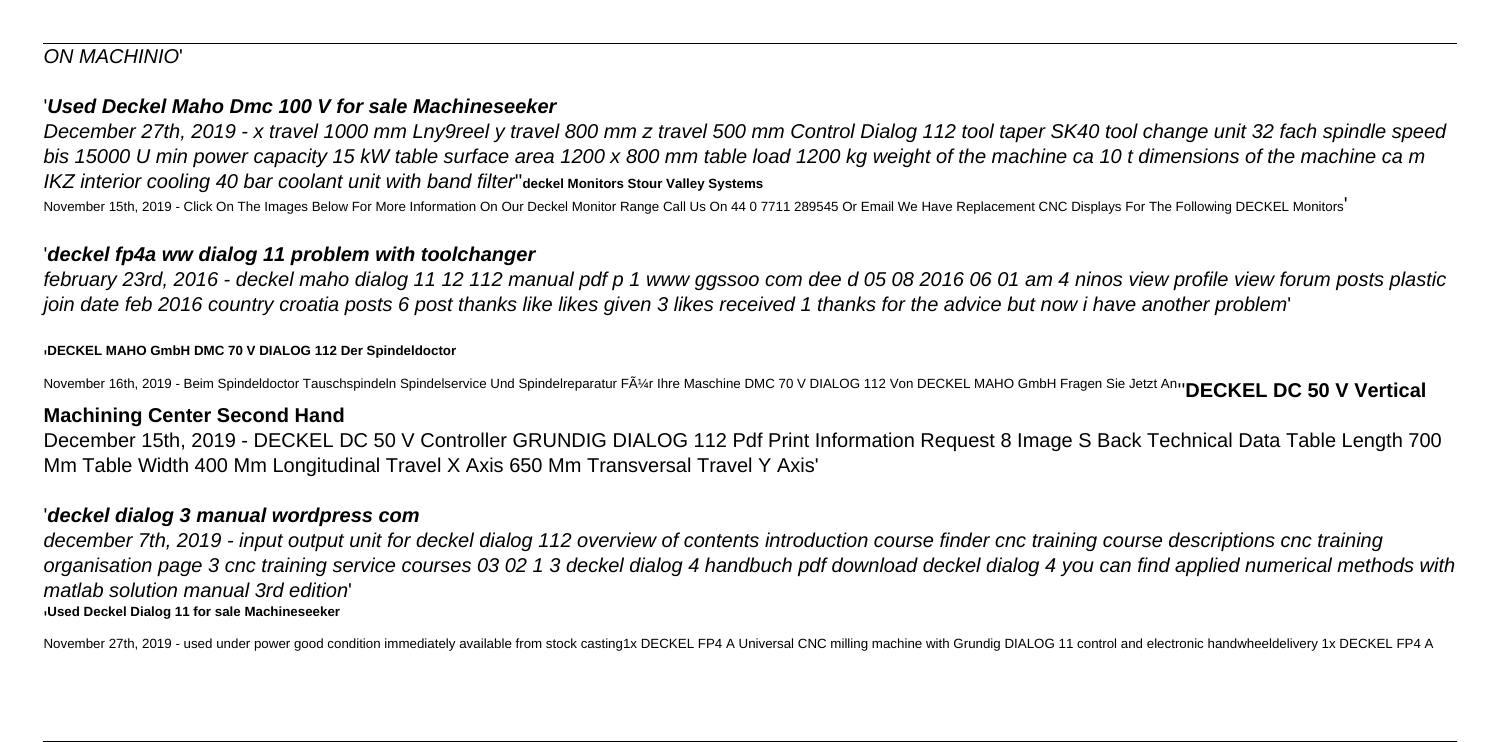## '**DECKEL MAHO DMC 70V WITH DIALOG 112 CONTROL ARCHIVE JUNE 1ST, 2019 - PARAMETERS FOR DECKEL MAHO DMC 70V WITH DIALOG 112 GOT ERASED I DO NOT KNOW THE PROCEDURE AND OPERATION FOR ENTERING PARAMETERS THE MACHINE MANUALS DO NOT GIVE INFORMATION ON THIS CAN ANYBODY GIVE DETAILS AFTER POWER ON DISPLAY GETS ON AND CYCLE STOP BUTTON IS ALWAYS ON EVEN AFTER ALL THE EMERGENCY PUSHBUTTONS ARE RELEASED THANKS R**'

'deckel dialog 11 kŠb brugt pť machineseeker

december 10th, 2019 - 27 922 brugte deckel dialog 11 10 12 2019 fra certificerede forhandlere fra den f $\tilde{A}$ ,rende platform for brugte maskiner<sup>''</sup>DECKEL MAHO DMC 100 V PORTAL AMP GANTRY MILLING **MACHINES**

OCTOBER 6TH, 2019 - CNC MODEL DIALOG 112 MAKE DECKEL MAHO TYPE DMC 100 V YEAR 1998 SPECIFICATIONS X TRAVEL 1000 MM Y TRAVEL 800 MM Z TRAVEL 700 MM BED PLANO PORTAL MOVING COLUMN PORTAL MILLING CONTROLL DIALOG 112 TABLE LENGTH X WIDTH 1250 X 800 MM TABLE LOAD IN KG 1250 KG SPINDLE TAPER SK 40 KW POWER ON SPINDLE 10 KW''**Used Deckel Maho Dmc 70 V For Sale Machineseeker December 9th, 2019 - 54 124 Used Deckel Maho Dmc 70 V 09 12 2019 From Certified Dealers From The Leading Control Grundig Dialog 112 X Travel** 700 Mm Y Travel 550 Mm Z Travel 500 Mm Tool Adaptor SK 40 Engine BA<sup>1</sup>/<sub>4</sub>rstenlos AC Servo Kind Of Drive Stufenlos 0 8000 Min L Feed Speeds **Stufenlos 10000 Mm Min F3yugcz Table Size 900 550 Mm Table Load 0 8 T**''**used deckel dialog 11 for sale machineseeker**

december 26th, 2019 - 27 474 used deckel dialog 11 25 12 2019 from certified dealers from the leading platform for used machines cookies make it easier to offer our services by using our services you acknowledge and agree

#### cookies''**Deckel Maho Dmc 70 v**

September 12th, 2019 - centro di lavoro verticale Deckel Maho Dmc 70v cnc Grundig Dialog 112 n 2 pallet misure pallet 900x550mm corse x 700 y 550 z 500 velocità rotazione mandrino 15 000 rpm magazzino utensili 30 posti convogliatore truccioli a nastro raschiante anno di fabbricazione 12 1996 contattaci al n 349 5564420 per ulteriori info e prezzo http'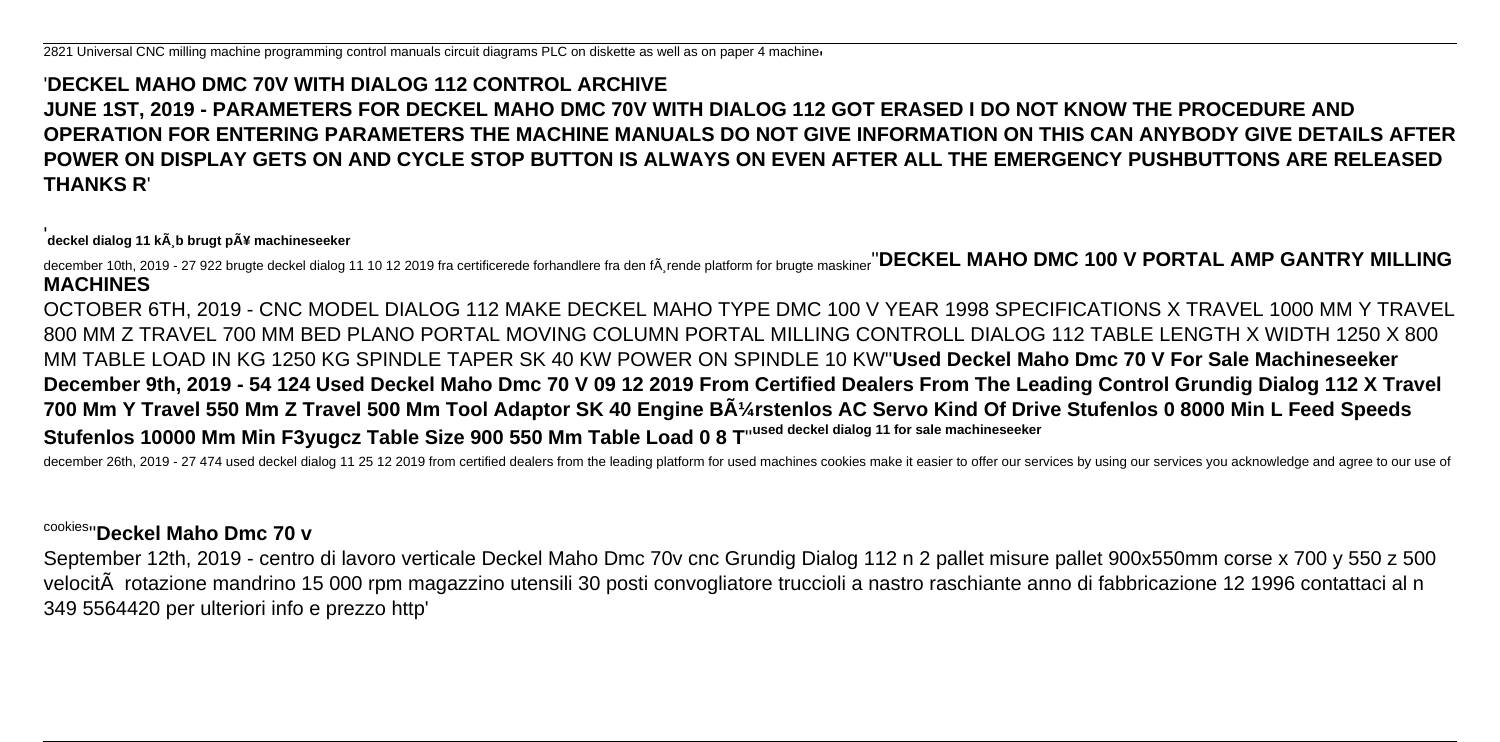#### '**Deckel Maho Cnc Dmc 50v Grundig Dialog 112**

December 24th, 2019 - eBooks Deckel Maho Cnc Dmc 50v Grundig Dialog 112 Recognizing the pretension ways to get this book Deckel Maho Cnc Dmc 50v Grundig Dialog 112 is additionally useful You have remained in right site to start getting this info get the Deckel Maho Cnc Dmc 50v Grundig Dialog 112 associate that we manage to pay for here and check out the link'

#### '**Bearbeitungszentrum vertikal DECKEL DC 100V**

September 17th, 2019 - Bearbeitungszentrum vertikal DECKEL DC 100V Lager Nr 6118 Bezeichnung Bearbeitungszentrum vertikal Fabrikat DECKEL Typ DC 100V Baujahr 1995 Country of origin Ursprungsland Deutschland Technical Data Technische Daten Werkzeugaufnahme SK 40 Drehzahl max 8000 U min Werkzeugwechsler 30 x x y z 1000 800 500 mm Tisch'

#### '**DECKEL MAHO DC 50V Vertical machining centre Exapro**

November 29th, 2019 - For sale used Deckel Maho DC 50V available in Germany find used Machining centers vertical on www exapro com' '**Deckel Maho DMC 70V With Dialog 112 Control**

July 22nd, 2019 - Parameters For Deckel Maho DMC 70V With Dialog 112 Got Erased I Do Not Know The Procedure And Operation For Entering Parameters The Machine Manuals Do Not Give Information On This Can Anybody Give Details After Power On Display Gets On And Cycle Stop Button Is Always On Even After All The Emergency Pushbuttons Are Released"<sub>DECKEL Replacement Monitors</sub>

November 18th, 2019 - Deckel Dialog 4 Deckel Dialog 11 Deckel Dialog 112 FP3A Deckel Multiform DECKEL MAHO Maho CNC 232 Maho CNC 234 Maho CNC 234 Fitting Maho CNC 332 Maho CNC 425 Maho CNC 432 9 Maho CNC 432

10 Maho CNC 532 Maho CNC Mill Plus Maho TNC 425 TNC 426 Philips 432 9 CNC 3360 Philips 432 10 CNC 3460 Philips 532 CNC 5000' 'Đ£Đ¶Đ Đ<del>2</del>аĐ¼Đ Đ1 DECKEL DIALOG 11 Đ¼Đ° Đ¿Ñ€Đ¾Đ Đ°Đ¶ MACHINESEEKER DECEMBER 21ST, 2019 - 27 550 Đ<sup>2</sup>Đ ĐºĐ¾Ñ€Đ Ñ•Ñ.Đ¾ĐºÑƒÑ"Ñ.ьѕÑ• ĐºÑ€Đ¾Đ¶Đ°ÑŽ DECKEL DIALOG 11 21 12 2019 Đ·  $\tilde{\mathsf{N}}$ **•** $\mathsf{D}$ µÑ€Ñ,Ð Ñ,,ікокÐ'/2Ð Đ'/2Ð A'/4Ð ⊕´Ð D»ÐµÑ€Ñ–Ð<sup>2</sup> Ð⋅ проÐ<sup>2</sup>Ñ–Ð Đ'/2Ð Ñ'Home Replacement Monitors Com December 23rd, 2019 - Since 1995 We Have Specialized In Developing And Manufacturing LCD TFT Monitors As PLUG Amp PLAY Replacements For CNC Monitors CRT And LCD These Monitors And Tft Panels Have Been Adapted To

Control Units Of Many Different Manufacturers Of CNC Machines Such As Deckel Maho Fanuc Heidenhain Mazak Or Siemens Sinumerik' '**Deckel Dialog 11 Kupte Použité Na Machineseeker**

December 18th, 2019 - X Pojezd 710 Mm Y Pojezd 600 Mm Z Pojezd 445 Mm CNC OvlÃjdÃjnà DIALOG 11 VÅ™eteno Kužel ISO 40 VÅ™eteno Rychlostnà Rozsah OtÃjÄ•ek 18 6300 U Min Velikost Stolu Ã~ 630 Mm ZatÞenà Stolu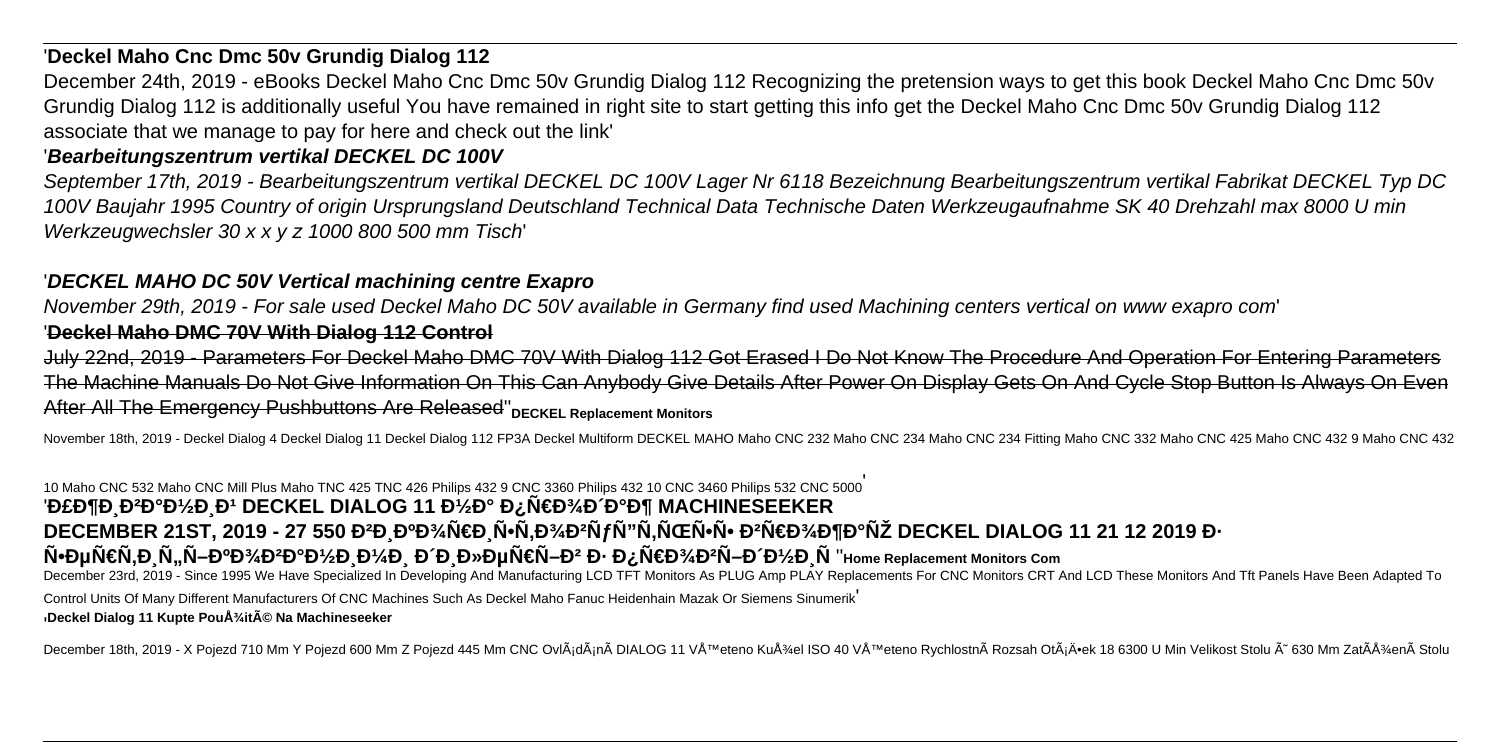435 Kg Posuvy Stepless 2 6000 Mm Min Kapacita Výkonu 9 5 KW Zdvih Brka 80 Mm NapÄ<sup>}</sup>tà Chladicà Kapaliny 380 V Celkový Požadavek Na Výkon 20<sub>1</sub>

#### <sup>1</sup>12 1â€<sup>3</sup> TFT LCD monitor is a replacement for Deckel Dialog

August 16th, 2019 - 12 1â€<sup>3</sup> TFT LCD monitor is a replacement for Deckel Dialog 11 12 112 HCM1011121BDEC HarmonyWolrd Products Made In China China Manufacturer This 12 1â€<sup>3</sup> TFT LCD monitor is a replacement for the orig 14 $â€$ ° colour CRT the is fitted to the Deckel Dialog 11 Please note that a 12 1 $â€$ ° TFT LCD gives the same viewing area as a 14 $â€$ ° CRT

#### '**DECKEL DIALOG 112 REPLACEMENT LCD MONIOR**

NOVEMBER 23RD, 2019 - DESCRIPTION THIS 12 1â€3 TFT LCD MONITOR IS A REPLACEMENT FOR THE ORIGINAL 14â€3 COLOUR CRT THE IS FITTED TO THE DECKEL DIALOG 112 PLEASE NOTF THAT A 12 1â€3 TFT I CD

## GIVES THE SAME VIEWING AREA AS A 14 a€<sup>3</sup> CRT</sub>"Used Deckel Dialog for sale Machineseeker

November 27th, 2019 - Control Grundig Dialog 112 x travel 700 mm y travel 550 mm z travel 500 mm F3yugcz tool adaptor SK 40 engine bA $\frac{1}{4}$ rstenlos AC Servo Kind of drive stufenlos 0 8000 Min I feed speeds stufenlos 10000 mm min table size 900 550 mm table load 0 8 t weight of the machine ca 7 2 t x y 30000 mm Min z 20000 mm Min more''**USING THE FTP SERVER FOR DECKEL DIALOG 112 CONTROLS**

DECEMBER 5TH, 2019 - USING THE FTP SERVER FOR DECKEL DIALOG 112 CONTROLS THE FOLLOWING DESCRIBES THE EXACT CONFIGURATION FOR THE CONTROL ABOVE IT IS ASSUMED THAT THE CONTROL IS

OPERATING PROPERLY AND THAT THE FTP SERVER IS INSTALLED CORRECTLY'

#### '**replacement monitor deckel maho machining centers manual**

december 27th, 2019 - replacement monitor deckel maho machining centers manual plus tnc 425 426 order number harmonywolrd products made in china china manufacturer tft replacement monitor deckel maho cnc machine order number please choose the correct order no for your screen for 9 crt or 8 9 dpl monitor order number hcm1011084odm for 12 crt or 10 dpl'

#### '**Solved Cycle Drilling Problem Decket Dialog 112 Post**

April 9th, 2019 - Im Experiencing A Cycle Drilling Problem With The Deckel Dialog 112 Post Processor When I Drill Multiple Holes Hole Number One Drills Fine But From Number 2 Hole It Starts To Drill The Same Hole Twice Solved Go To Solution Solved By Bob Schultz Go To Solution''**Deckel Contour 12 Practical Machinist**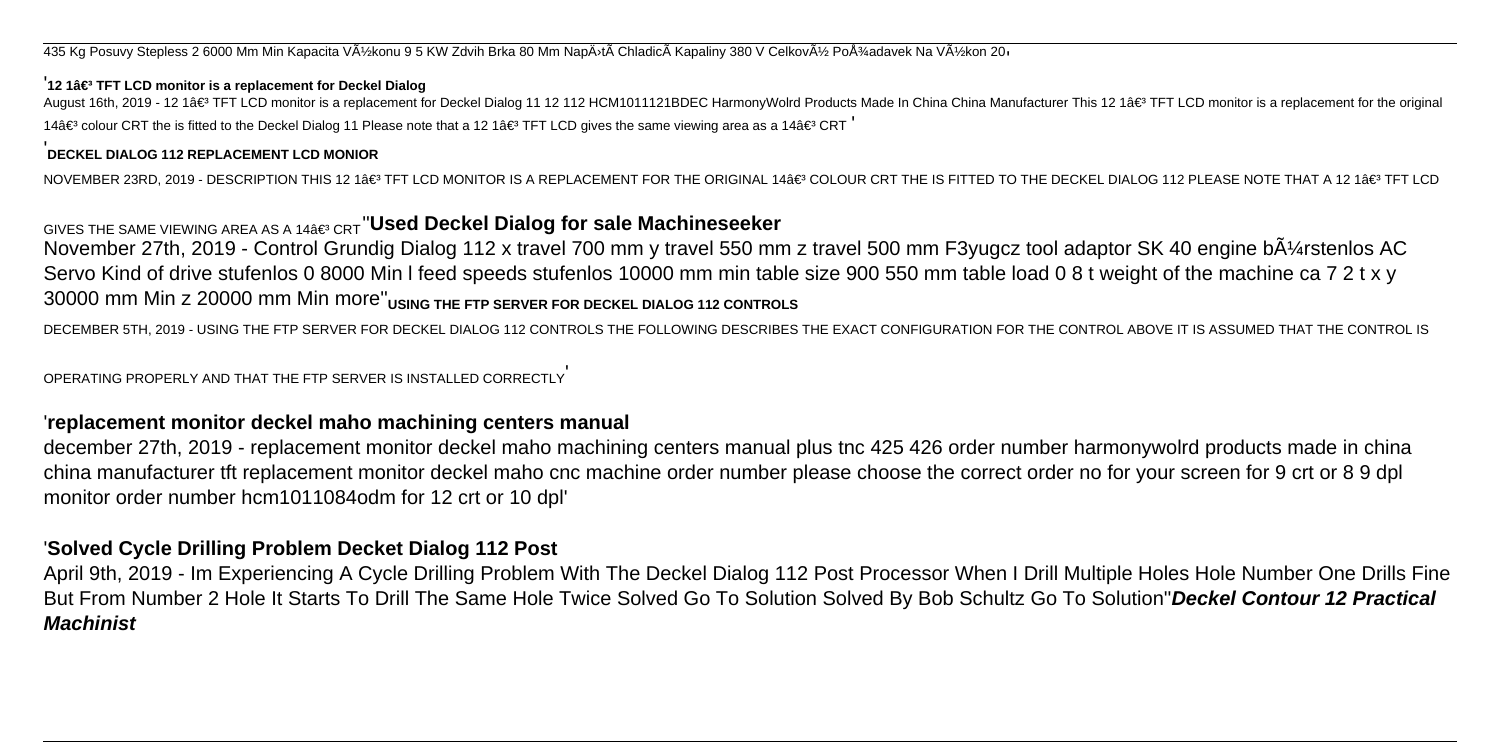December 12th, 2019 - The D12 Is Not THAT Rare But The 112 Probably Is I Could Imagine That Deckel Was About To Switch To Heidenhain Realizing That There Were Not Going To Get Anywhere With Grundig In The Long Run Then That Did Not Become Reality For Some Reason Possibly Financial And They Went To The Dreaded 112 Instead''**DECKEL MAHO DMC 100V VERTICAL MACHINING CENTERS**

OCTOBER 17TH, 2019 - DECKEL MAHO DMC 100V SEE MORE MODELS OF THIS TYPE SEE MORE MODELS FOR THIS BRAND DECKEL MAHO DMC 100V MODEL DMC 100V DISCONTINUED MODEL BRAND DECKEL MAHO TYPE VERTICAL MACHINING CENTERS CONTROL CNC DECKEL DIALOG 112 LOOKING FOR A USED DMC 100V HAVE ONE TO SELL ADD TO ALERTS REMOVE FROM ALERTS EMAIL THIS MODEL TO AN ASSOCIATE'

#### '**deckel dialog 112 foxon**

december 16th, 2019 - we use cookies to personalize content and ads provide social media features and analyze our traffic we share information about how we use our site with your social media advertising and analytics partners'

#### '**Usata Deckel Maho Centri di lavorazione in vendita in**

December 18th, 2019 - Used Deckel Maho centri di lavorazione for sale in Belgio DMC 100 V e DECKEL FP 5 Trova centri di lavoro orrizontali e verticali su Machinio'

#### '**used deckel dialog 11 for sale machineseeker**

december 12th, 2019 - 27 820 کارÙ^Ù" deckel dialog 11 ÛºÛ± Û°Ûº Û±ÛºÛ'Û\_Ù"Ù‡ تصØ~ÛŒÙ, تÙ^Ø=Ø\Ú &�±Ù Ù,U¾Ø§Ø±Ù‡ اغ@ªØºÙ اÙ" ٠اØ′ينÙ^نه ٠خکÚš پلاتÙ•Ù^رÙ Ú Ø®Ù‡

كونون نشك الله عند الله عليه الله عند الله عليه الله عليه الله عليه الله عليه الله عليه الله عليه الله عليه ال

#### '**GRUNDIG PLC Input Output NEA02 AES 0 Board For Deckel**

**November 28th, 2019 - Grundig Plc Board Spare Parts Gt Electrical Electronical Parts Gt NC Gt Cards Gt GRUNDIG PLC Input Output NEA02 AES 0 Board For Deckel Dialog 112**'

'**DNC software CNC and DNC settings for Dialog 11**

**December 22nd, 2019 - If you have successfully connected DNC Precision with any other controller not in this list we would appreciate your sending** us the details to add to the list"deckel dialog 11 ĐšÑfĐ¿Ñ–Ñ†ÑŒ Đ<sup>2</sup>Ñ‹Đ<sup>o</sup>арыÑ•Ñ,Đ¾ÑžĐ<sup>2</sup>аецца Đ½Đ° machineseeker